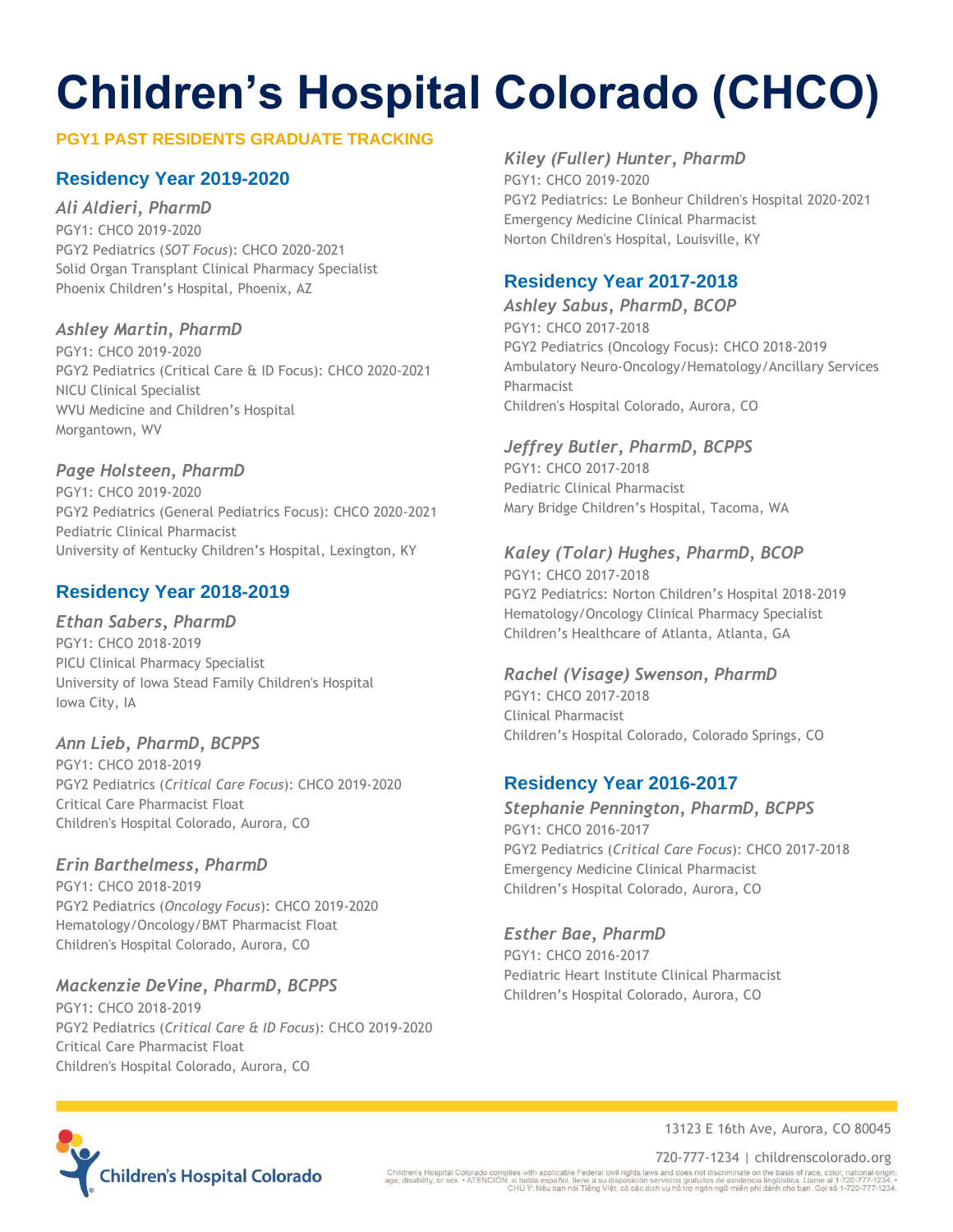### **PGY1 PAST RESIDENTS GRADUATE TRACKING**

### *Kailynn DeRonde, PharmD, BCIDP*

PGY1: CHCO 2016-2017 PGY2 Infectious Disease: University of Connecticut School of Pharmacy/Connecticut Children's Medical Center Infectious Diseases Clinical Pharmacist Holtz Women and Children's Hospital/Jackson Memorial Hospital. Miami, FL

### *Meghan Kolf, PharmD*

PGY1: CHCO 2016-2017 PGY2 Pediatrics: St. Louis Children's Hospital 2017-2018 PICU Clinical Pharmacy Specialist Riley Children's Health, Indianapolis, IN

### **Residency Year 2015-2016**

*Amanda Strommen, PharmD, BCOP*  PGY1: CHCO 2015-2016 PGY2 Pediatrics (*Oncology Focus*): CHCO 2016-2017 Bone Marrow Transplant Clinical Pharmacy Specialist Children's Hospital Colorado

### *Christian Carr, PharmD, BCPPS*

PGY1: CHCO 2015-2016 Pediatric Clinical Pharmacy Specialist University of Maryland Medical Center, Baltimore, MD

### *Emma Hennen, PharmD*

PGY1: CHCO 2015-2016 Clinical Oncology Pharmacist Children's Minnesota, Minneapolis, MN

### *Michael Rose, PharmD, BCCCP*

PGY1: CHCO 2015-2016 PICU/CICU Clinical Pharmacist Children's Mercy Hospital, Kansas City, MO

### **Residency Year 2014-2015**

*Ellie Hendricks, PharmD, BCPPS* PGY1: CHCO 2014-2015 PGY2 Pediatrics (*Critical Care Focus*): CHCO 2015-2016 Critical Care Pharmacist Float Children's Hospital Colorado, Aurora, CO

### *Christine MacBrayne, PharmD, MSCS, BCIDP*

PGY1: CHCO 2014-2015 Postdoctoral Research Fellowship: Antiviral Pharmacology at University of Colorado Skaggs School of Pharmacy and Pharmaceutical Sciences 2015-2016 Antimicrobial Stewardship and Infectious Disease Clinical Pharmacist Specialist Children's Hospital Colorado, Aurora, CO

### *Justin Heizer, PharmD*

PGY1: CHCO 2014-2015 Pharmacy Systems Analyst and Clinical Pharmacist Children's Hospital Colorado, Aurora, CO

### *Mya (Santos) Merrow, PharmD, BCOP*

PGY1: CHCO 2014-2015 Oncology Clinical Pharmacist Children's Hospital Colorado, Aurora, CO

### **Residency Year 2013-2014**

### *Kate Reichert, PharmD, BCPPS* PGY1: CHCO 2013-2014 PGY2 Pediatrics (*Oncology Focus*): CHCO 2014-2015 Pediatric Oncology Clinical Pharmacy Specialist Memorial Sloan Kettering Cancer Center, New York, NY

### *Elizabeth (Izzy) Place Lawson, PharmD*

PGY1: CHCO 2013-2014 Pediatric Clinical Pharmacist Children's Minnesota, Minneapolis, MN

### *Josh Heffren, PharmD, BCPPS*

PGY1: CHCO 2013-2014 Emergency Medicine Pharmacy Operations Supervisor Children's National Health System, Washington DC

# **Residency Year 2012-2013**

*Ashley (Greene) Reid, PharmD* PGY1: CHCO 2012-2013 Acute Pain and Surgery Clinical Pharmacist Children's Hospital Colorado, Aurora, CO



13123 E 16th Ave, Aurora, CO 80045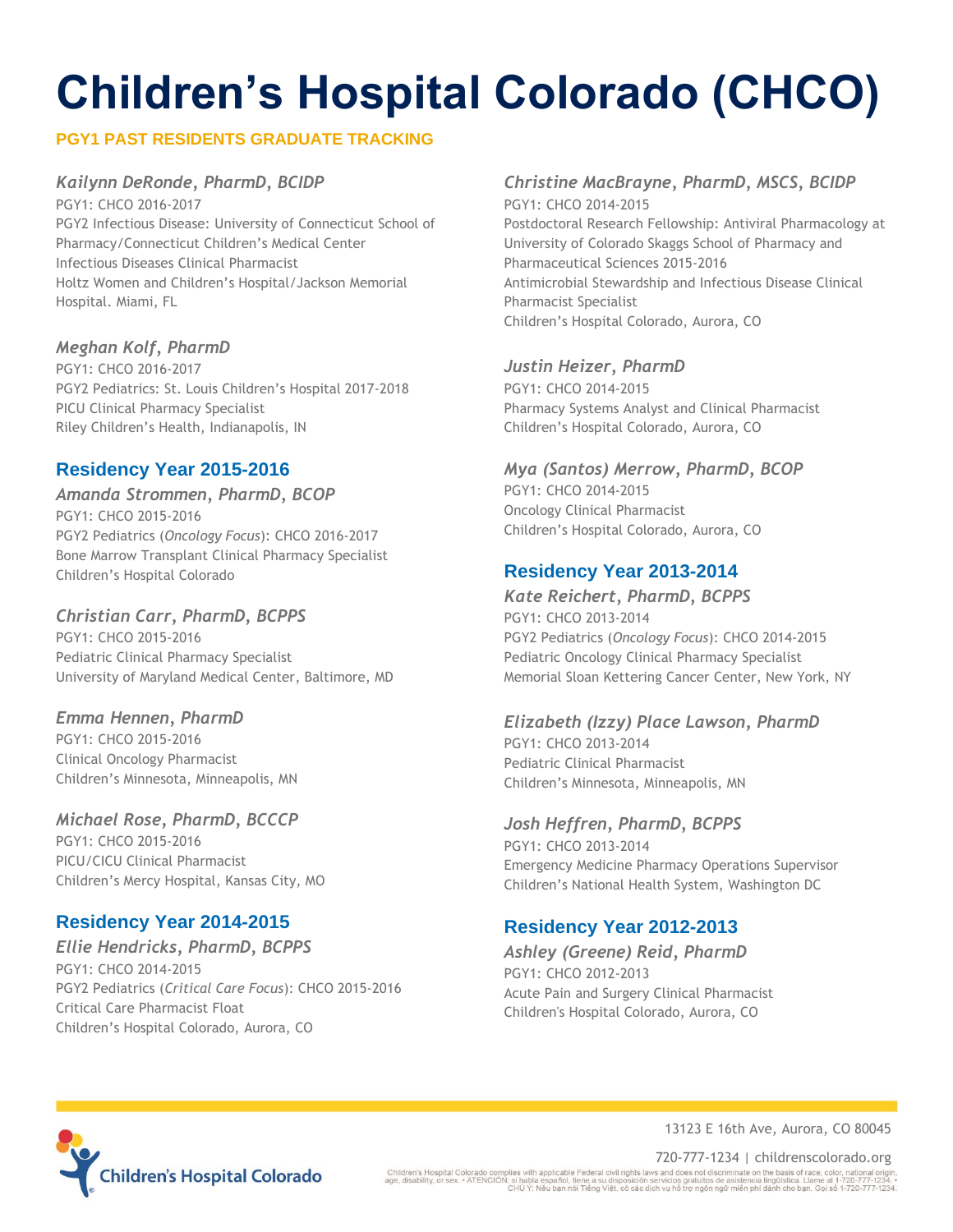### **PGY1 PAST RESIDENTS GRADUATE TRACKING**

### *Emma Ross, PharmD, BCPPS*

PGY1: CHCO 2012-2013 PGY2 Pediatrics (*Critical Care Focus*): CHCO 2013-2014 NICU/Maternal Fetal Care Clinical Pharmacy Specialist Children's Hospital Colorado, Aurora, CO

### *Amanda Hurst, PharmD, BCPPS*

PGY1: CHCO 2012-2013 PGY2 Pediatrics (*ID Focus*): CHCO 2013-2014 Pediatric Clinical Pharmacist Sanford Children's Hospital, Sioux Falls, SD

### *Nicole Greene, PharmD, BCCPS*

PGY1: CHCO 2012-2013 NICU Clinical Pharmacy Specialist University Health System, San Antonio, TX

### **Residency Year 2011-2012**

### *Patti Cutting Booker, PharmD, BCPPS*

PGY1: CHCO 2011-2012 PGY2 Pediatrics (*Administration Focus*): CHCO 2012-2013 Medication Safety Manager Boston Children's Hospital, Boston, MA

### *Andrew Clark, PharmD, BCOP*

PGY1: CHCO 2011-2012 Hematology/Oncology Clinical Pharmacy Specialist Children's National Health System, Washington, DC

### *Ally Salinas, PharmD, BCPPS*

PGY1: CHCO 2011-2012 Pediatric Heart Institute Clinical Pharmacist Children's Hospital Colorado, Aurora, CO

### *Vanessa Hennes, PharmD*

PGY1: CHCO 2011-2012 Epic Willow and Orders Certified Consultant Ascension Health, San Diego, CA

### **Residency Year 2010-2011**

*Jennifer Ng, PharmD*  PGY1: CHCO 2010-2011 Pediatric Clinical Pharmacist Children's Hospital of Atlanta, Atlanta, GA

### *Michael Barberio, PharmD, BCPPS*

PGY1: CHCO 2010-2011 Clinical Pharmacist Golisano Children's Hospital of Southwest Florida Fort Myers, FL

### *Zanette (Kanani) Bradley, PharmD, BCOP*

PGY1: CHCO 2010-2011 Ambulatory Oncology Pediatric Clinical Pharmacist Children's Hospital Colorado, Aurora, CO

### *Allyson Berg, PharmD, BCPPS*

PGY1: CHCO 2010-2011 PGY2 Pediatrics (*Critical Care Focus*): CHCO 2011-2012 Emergency Medicine Clinical Pharmacist Le Bonheur Children's Hospital, Memphis, TN

### **Residency Year 2009-2010**

*Andrea Tribuzi, PharmD* PGY1: CHCO 2009-2010 Critical Care Pharmacist Float Children's Hospital Colorado, Aurora, CO

### *Christine Baumgartner, PharmD, BCPPS*

PGY1: CHCO 2009-2010 Clinical Pharmacy Specialist – General Medicine and Surgery Children's Hospital Colorado, Aurora, CO

### *Ryan Peterson, PharmD, BCPPS*

PGY1: CHCO 2009-2010 Pediatric Clinical Pharmacist Sanford Health, Fargo, ND

### *Scott Eppley, PharmD, BCPPS*

PGY1: CHCO 2009-2010 Pediatric Clinical Pharmacist Gundersen Health System, La Crosse, WI

### **Residency Year 2008-2009**

*Ashley Huff, PharmD* PGY1: CHCO 2008-2009 Pediatric Clinical Pharmacist Niswonger Children's Hospital, Johnson City, TN



13123 E 16th Ave, Aurora, CO 80045